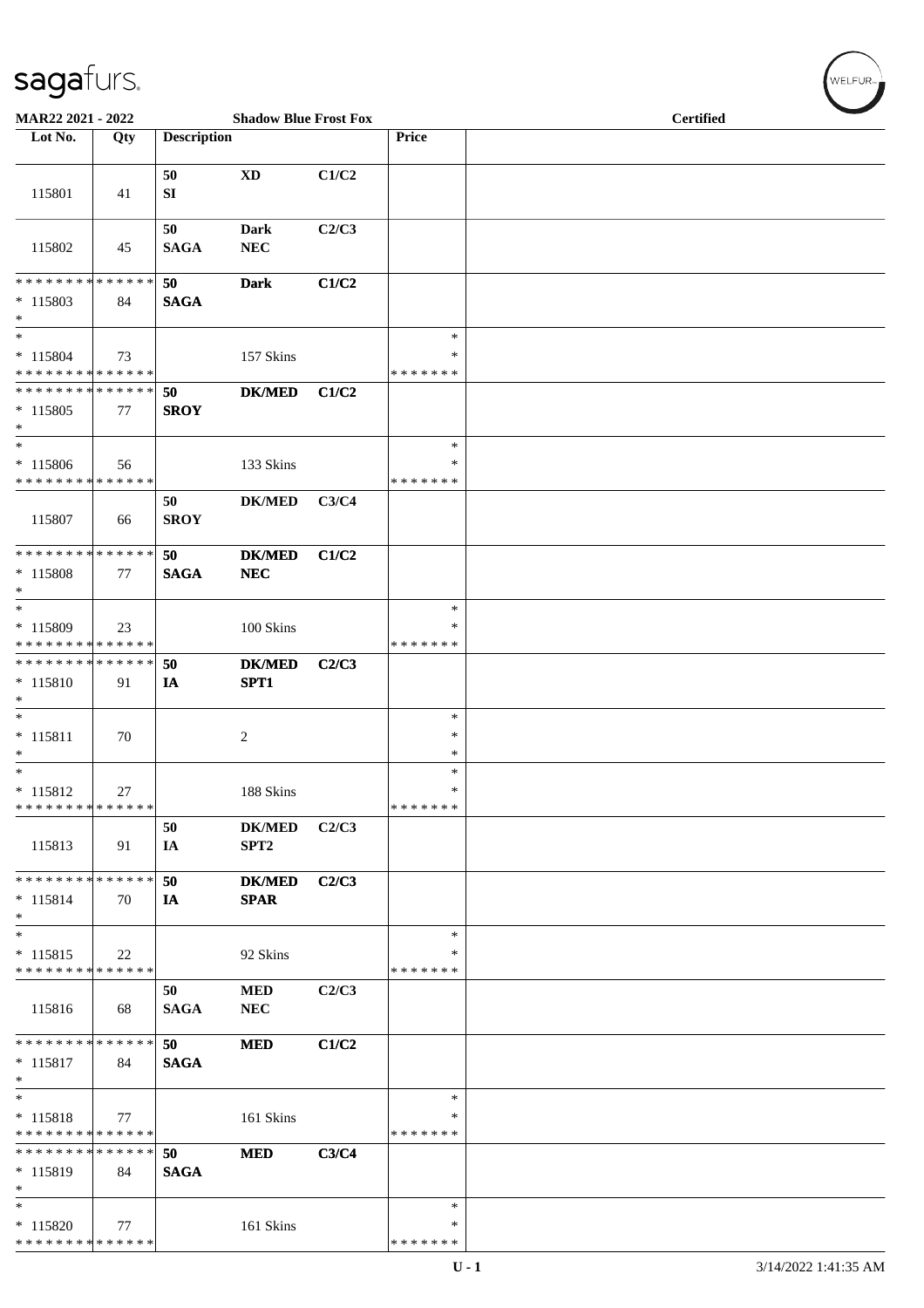| $\tilde{\phantom{a}}$<br>MAR22 2021 - 2022                              |        |                          | <b>Shadow Blue Frost Fox</b>              |       |                              |  | <b>Certified</b> |  |
|-------------------------------------------------------------------------|--------|--------------------------|-------------------------------------------|-------|------------------------------|--|------------------|--|
| Lot No.                                                                 | Qty    | <b>Description</b>       |                                           |       | Price                        |  |                  |  |
| 115821                                                                  | 77     | 50<br><b>SAGA</b>        | $\bf MED$<br><b>LGHT</b>                  | C2    |                              |  |                  |  |
| 115822                                                                  | $78\,$ | 50<br><b>SAGA</b>        | $\bf MED$<br><b>LGHT</b>                  | C3/C4 |                              |  |                  |  |
| 115823                                                                  | 42     | 50<br><b>SAGA</b>        | <b>PALE</b>                               | C3    |                              |  |                  |  |
| 115824                                                                  | 41     | 50<br>$I\!\!A$           | <b>PALE</b><br>SPT2                       | C2/C3 |                              |  |                  |  |
| 115825                                                                  | 36     | 50<br>${\bf SI}$         | <b>PALE</b><br><b>LGHT</b>                | C1/C2 |                              |  |                  |  |
| 115826                                                                  | 57     | 50<br><b>SROY</b>        | PAL/XP                                    | C2/C3 |                              |  |                  |  |
| 115827                                                                  | 65     | 50<br><b>SAGA</b>        | PAL/XP<br>${\bf NEC}$                     | C2/C3 |                              |  |                  |  |
| 115828                                                                  | 27     | 50<br>$I\!\!A$           | PAL/XP<br>SPT1                            | C2/C3 |                              |  |                  |  |
| 115829                                                                  | 90     | ${\bf 50}$<br>IA         | PAL/XP<br>SPT2                            | C2/C3 |                              |  |                  |  |
| 115830                                                                  | 37     | ${\bf 50}$<br>$I\!\!A$   | PAL/XP<br>$\pmb{\quad \text{SPAR} \quad}$ | C2/C3 |                              |  |                  |  |
| 115831                                                                  | 81     | ${\bf 50}$<br>$I\!\!A$   | 2XP<br>SPT2                               | C2/C3 |                              |  |                  |  |
| 115832                                                                  | 94     | 40<br><b>SROY</b>        | <b>Dark</b>                               | C1    |                              |  |                  |  |
| * * * * * * * * * * * * * *<br>$*115833$<br>$*$                         | 77     | <b>40</b><br><b>SROY</b> | <b>Dark</b>                               | C2    |                              |  |                  |  |
| $*$<br>$* 115834$<br>* * * * * * * * * * * * * *                        | 22     |                          | 99 Skins                                  |       | $\ast$<br>∗<br>* * * * * * * |  |                  |  |
| * * * * * * * * * * * * * * *<br>$* 115835$<br>$*$                      | 98     | 40<br><b>SAGA</b>        | <b>Dark</b>                               | C3/C4 |                              |  |                  |  |
| $\overline{\phantom{a}^*}$<br>$* 115836$<br>* * * * * * * * * * * * * * | 64     |                          | 162 Skins                                 |       | $\ast$<br>∗<br>* * * * * * * |  |                  |  |
| 115837                                                                  | 58     | 40<br>IA                 | <b>Dark</b><br><b>SPAR</b>                | C2/C3 |                              |  |                  |  |
| 115838                                                                  | 65     | 40<br><b>SROY</b>        | <b>DK/MED</b>                             | C1/C2 |                              |  |                  |  |
| 115839                                                                  | 39     | 40<br><b>SROY</b>        | <b>DK/MED</b>                             | C3/C4 |                              |  |                  |  |
| * * * * * * * * * * * * * * *<br>$*115840$<br>$*$                       | 84     | 40<br><b>SAGA</b>        | <b>DK/MED</b><br>NEC                      | C1/C2 |                              |  |                  |  |

WELFUR<sub>"</sub>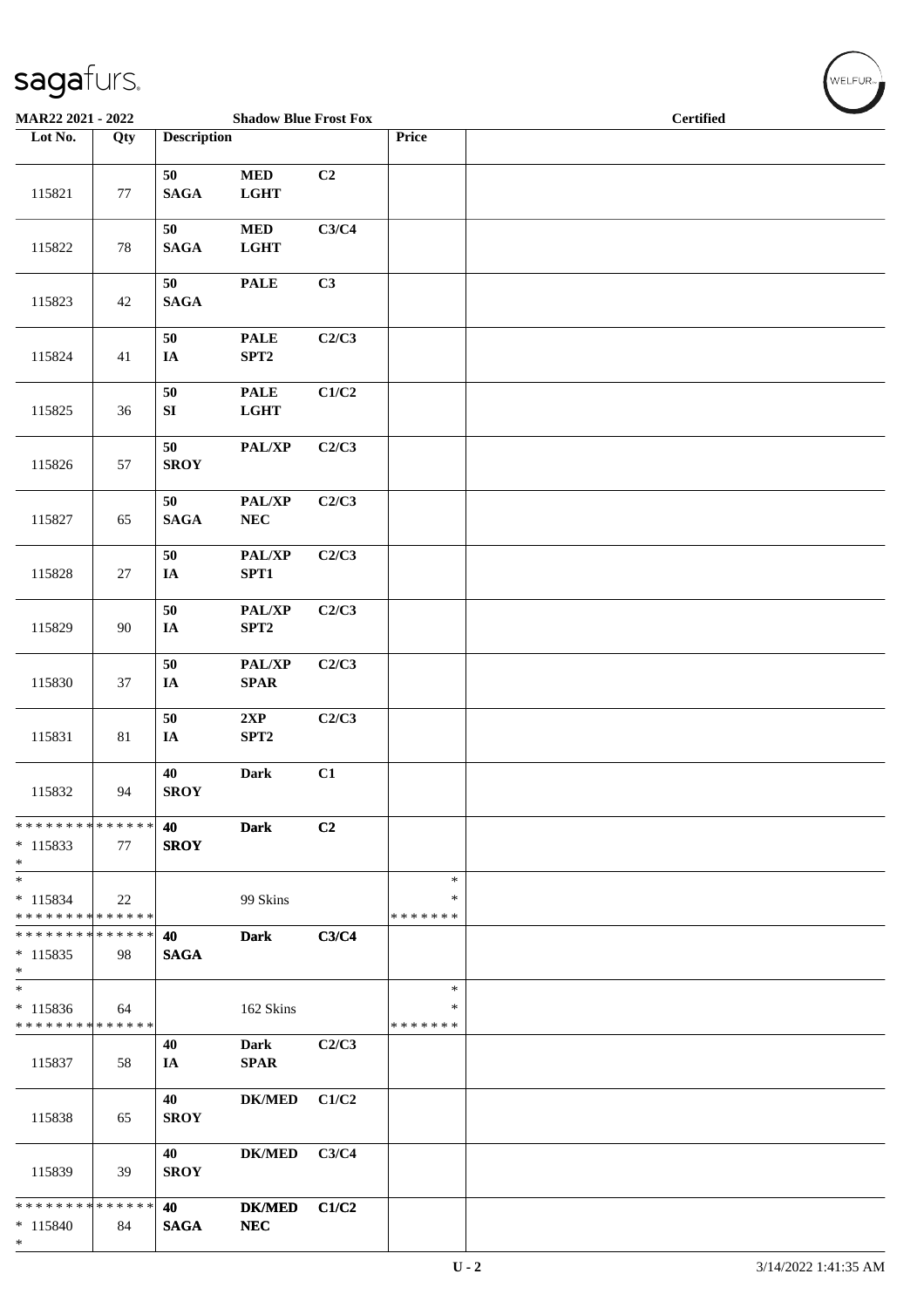| MAR22 2021 - 2022                                               |               |                    | <b>Shadow Blue Frost Fox</b>      |       |                                   | <b>Certified</b> |  |  |  |  |
|-----------------------------------------------------------------|---------------|--------------------|-----------------------------------|-------|-----------------------------------|------------------|--|--|--|--|
| Lot No.                                                         | Qty           | <b>Description</b> |                                   |       | Price                             |                  |  |  |  |  |
| $*$<br>$* 115841$<br>* * * * * * * * * * * * * *                | 27            | 40<br><b>SAGA</b>  | <b>DK/MED</b><br><b>NEC</b>       | C1/C2 | $\ast$<br>$\ast$<br>* * * * * * * |                  |  |  |  |  |
| 115842                                                          | 46            | 40<br><b>SAGA</b>  | $DK/MED$                          | C3    |                                   |                  |  |  |  |  |
| 115843                                                          | 36            | 40<br>IA           | <b>DK/MED</b><br>SPT <sub>2</sub> | C2/C3 |                                   |                  |  |  |  |  |
| 115844                                                          | 48            | 40<br>SI           | <b>DK/MED</b>                     | C2/C3 |                                   |                  |  |  |  |  |
| ******** <mark>******</mark><br>$* 115845$<br>$*$               | 98            | 40<br><b>SAGA</b>  | <b>MED</b>                        | C1/C2 |                                   |                  |  |  |  |  |
| $*$<br>$* 115846$<br>$*$                                        | 91            |                    | 2                                 |       | $\ast$<br>$\ast$<br>$\ast$        |                  |  |  |  |  |
| $*$<br>$* 115847$<br>$\ast$<br>$\overline{\phantom{0}}$         | 91            |                    | 3                                 |       | $\ast$<br>$\ast$<br>$\ast$        |                  |  |  |  |  |
| $* 115848$<br>$*$                                               | 85            |                    | $\overline{4}$                    |       | $\ast$<br>$\ast$<br>$\ast$        |                  |  |  |  |  |
| $*$<br>$* 115849$<br>* * * * * * * * <mark>* * * * * * *</mark> | 21            |                    | 386 Skins                         |       | $\ast$<br>∗<br>*******            |                  |  |  |  |  |
| * * * * * * * * * * * * * * *<br>$* 115850$<br>$*$              | 98            | 40<br><b>SAGA</b>  | <b>MED</b>                        | C3/C4 |                                   |                  |  |  |  |  |
| $*$<br>$* 115851$<br>$*$                                        | 91            |                    | $\overline{c}$                    |       | $\ast$<br>$\ast$<br>$\ast$        |                  |  |  |  |  |
| $*$<br>* 115852<br>* * * * * * * * * * * * * *                  | 23            |                    | 212 Skins                         |       | $\ast$<br>$\ast$<br>* * * * * * * |                  |  |  |  |  |
| * * * * * * * *<br>$* 115853$<br>$*$                            | ******<br>105 | 40<br><b>SAGA</b>  | <b>MED</b><br><b>LGHT</b>         | C2    |                                   |                  |  |  |  |  |
| $*$<br>$* 115854$<br>* * * * * * * * * * * * * *                | 39            |                    | 144 Skins                         |       | $\ast$<br>∗<br>* * * * * * *      |                  |  |  |  |  |
| * * * * * * * * * * * * * * *<br>$* 115855$<br>$*$              | 105           | 40<br><b>SAGA</b>  | <b>MED</b><br><b>LGHT</b>         | C3/C4 |                                   |                  |  |  |  |  |
| $*$<br>$* 115856$<br>* * * * * * * * <mark>* * * * * * *</mark> | 33            |                    | 138 Skins                         |       | $\ast$<br>$\ast$<br>* * * * * * * |                  |  |  |  |  |
| 115857                                                          | 78            | 40<br><b>SAGA</b>  | <b>PALE</b><br><b>LGHT</b>        | C1/C2 |                                   |                  |  |  |  |  |
| 115858                                                          | 76            | 40<br><b>SROY</b>  | PAL/XP                            | C2/C3 |                                   |                  |  |  |  |  |
| 115859                                                          | 83            | 40<br><b>SAGA</b>  | <b>PAL/XP</b><br><b>NEC</b>       | C2/C3 |                                   |                  |  |  |  |  |
| 115860                                                          | 71            | 40<br>SI           | PAL/XP                            | C2/C3 |                                   |                  |  |  |  |  |

 $(\sqrt{\text{WELFUR}_{n}})$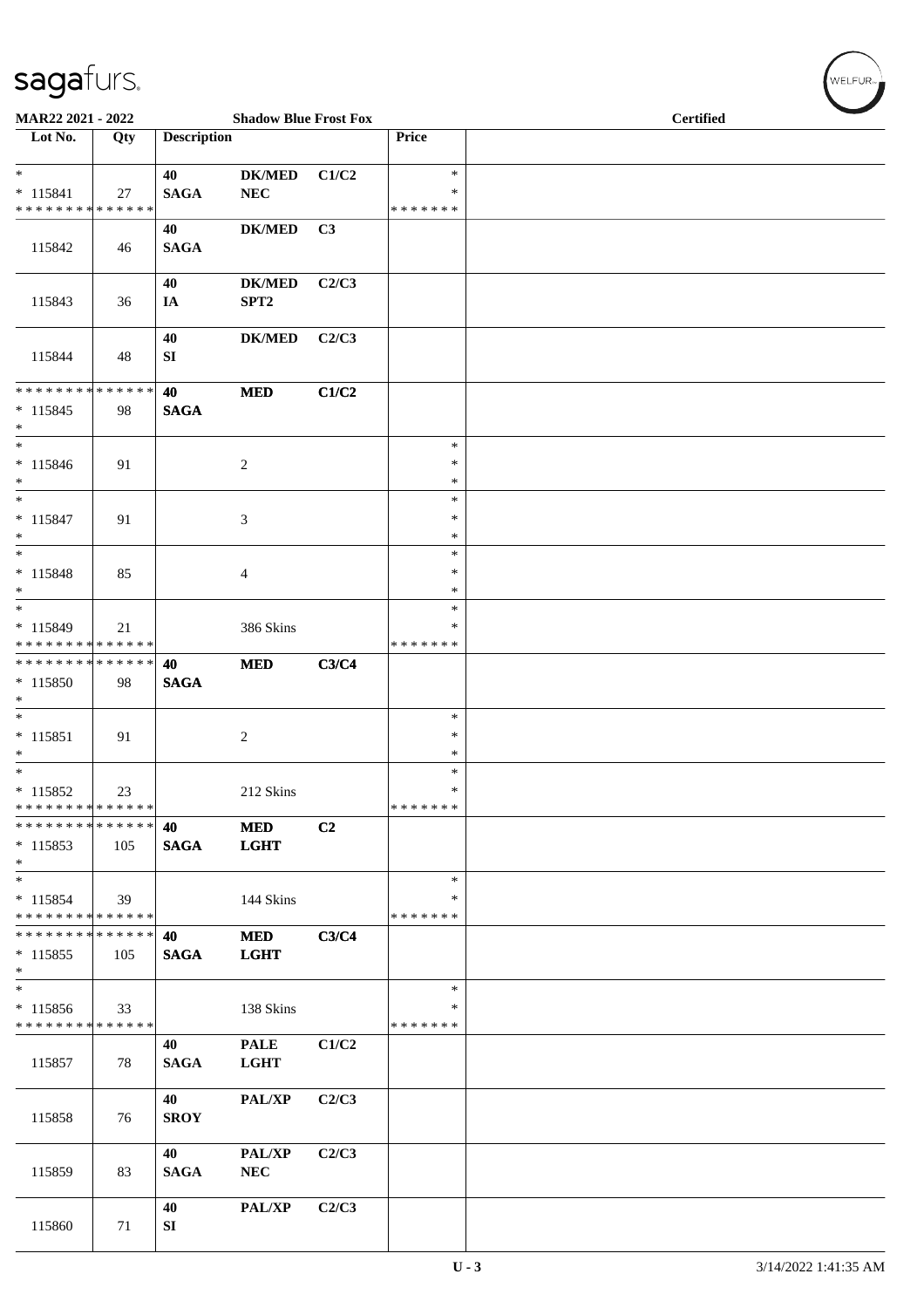| $\tilde{\phantom{a}}$<br>MAR22 2021 - 2022                     |     |                              | <b>Shadow Blue Frost Fox</b>                |       |                                   | <b>Certified</b> |  |
|----------------------------------------------------------------|-----|------------------------------|---------------------------------------------|-------|-----------------------------------|------------------|--|
| Lot No.                                                        | Qty | <b>Description</b>           |                                             |       | Price                             |                  |  |
| 115861                                                         | 42  | 40<br><b>SAGA</b>            | $\bold{XP}$                                 | C3/C4 |                                   |                  |  |
| 115862                                                         | 36  | 40<br><b>SAGA</b>            | $\bold{XP}$<br><b>LGHT</b>                  | C2/C3 |                                   |                  |  |
| 115863                                                         | 83  | 40<br>${\bf SI}$             | XP/2XP                                      | C2/C3 |                                   |                  |  |
| 115864                                                         | 82  | 30<br><b>SAGA</b>            | $\mathbf{X}\mathbf{D}$                      | C1/C2 |                                   |                  |  |
| 115865                                                         | 75  | 30<br><b>SAGA</b>            | $\mathbf{X}\mathbf{D}$                      | C3/C4 |                                   |                  |  |
| 115866                                                         | 115 | 30<br><b>SAGA</b>            | $\mathbf{X}\mathbf{D}$<br><b>LGHT</b>       | C2/C3 |                                   |                  |  |
| 115867                                                         | 100 | 30<br>$I\!\!A$               | $\bold{X}\bold{D}/\bold{D}\bold{K}$<br>SPT1 | C2/C3 |                                   |                  |  |
| 115868                                                         | 58  | 30<br>SI                     | $\mathbf{X}\mathbf{D}$                      | C2/C3 |                                   |                  |  |
| 115869                                                         | 96  | 30<br><b>SROY</b>            | <b>Dark</b>                                 | C1/C2 |                                   |                  |  |
| ******** <mark>******</mark><br>$* 115870$<br>$*$              | 98  | 30<br><b>SAGA</b>            | <b>Dark</b>                                 | C2    |                                   |                  |  |
| $\overline{\ast}$<br>$* 115871$<br>* * * * * * * * * * * * * * | 98  |                              | 196 Skins                                   |       | $\ast$<br>$\ast$<br>* * * * * * * |                  |  |
| 115872                                                         | 47  | 30<br><b>SAGA</b>            | <b>Dark</b>                                 | C3    |                                   |                  |  |
| 115873                                                         | 76  | 30<br><b>SAGA</b>            | <b>Dark</b><br><b>LGHT</b>                  | C3/C4 |                                   |                  |  |
| 115874                                                         | 73  | 30<br>IA                     | <b>Dark</b><br>SPT2                         | C2/C3 |                                   |                  |  |
| 115875                                                         | 73  | 30<br>IA                     | <b>Dark</b><br><b>SPAR</b>                  | C2/C3 |                                   |                  |  |
| 115876                                                         | 62  | 30<br>${\bf SI}$             | <b>Dark</b>                                 | C3    |                                   |                  |  |
| * * * * * * * * * * * * * *<br>$* 115877$<br>$*$               | 119 | 30<br>SI                     | <b>Dark</b><br><b>LGHT</b>                  | C1/C2 |                                   |                  |  |
| $\ast$<br>$* 115878$<br>* * * * * * * * * * * * * *            | 111 |                              | 230 Skins                                   |       | $\ast$<br>$\ast$<br>* * * * * * * |                  |  |
| 115879                                                         | 55  | 30<br>$\mathbf{I}\mathbf{B}$ | <b>Dark</b><br><b>SPAR</b>                  | C2/C3 |                                   |                  |  |
| 115880                                                         | 58  | 30<br><b>SAGA</b>            | <b>DK/MED</b><br>${\bf NEC}$                | C2/C3 |                                   |                  |  |

WELFUR<sub>"</sub>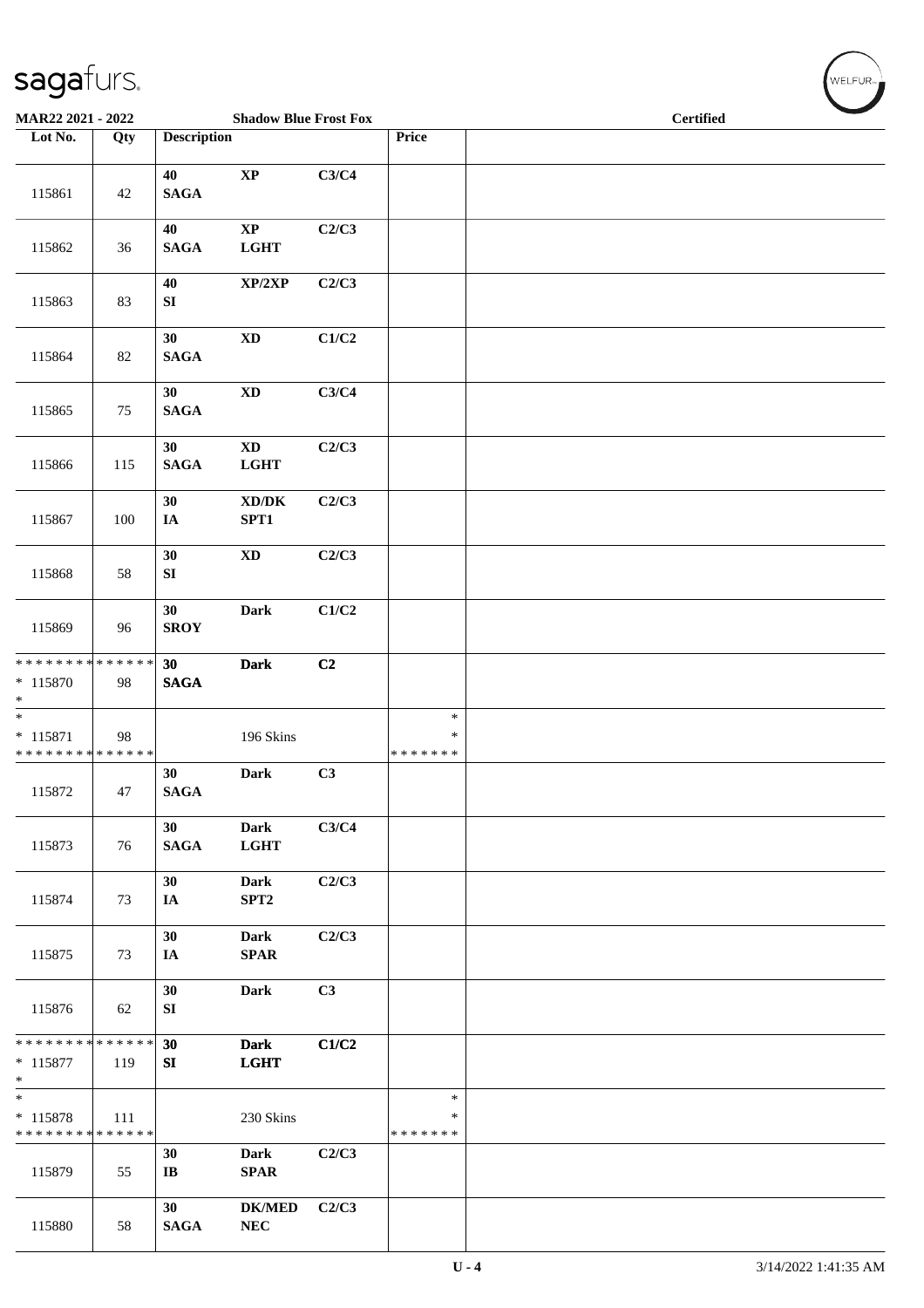| $\tilde{\phantom{a}}$<br>MAR22 2021 - 2022                   |     |                    | <b>Shadow Blue Frost Fox</b>      |       |                              | <b>Certified</b> |
|--------------------------------------------------------------|-----|--------------------|-----------------------------------|-------|------------------------------|------------------|
| Lot No.                                                      | Qty | <b>Description</b> |                                   |       | Price                        |                  |
| 115881                                                       | 52  | 30<br><b>SROY</b>  | <b>MED</b>                        | C2/C3 |                              |                  |
| * * * * * * * * * * * * * *<br>* 115882<br>$\ast$            | 105 | 30<br><b>SAGA</b>  | <b>MED</b>                        | C1/C2 |                              |                  |
| $\overline{\phantom{0}}$<br>$* 115883$<br>$\ast$             | 99  |                    | $\sqrt{2}$                        |       | $\ast$<br>$\ast$<br>$\ast$   |                  |
| $\overline{\phantom{a}^*}$<br>$* 115884$<br>$\ast$           | 98  |                    | $\mathfrak{Z}$                    |       | $\ast$<br>$\ast$<br>$\ast$   |                  |
| $\ast$<br>$* 115885$<br>$\ast$                               | 98  |                    | 4                                 |       | $\ast$<br>$\ast$<br>∗        |                  |
| $\ast$<br>* 115886<br>* * * * * * * * * * * * * *            | 98  |                    | 498 Skins                         |       | $\ast$<br>∗<br>* * * * * * * |                  |
| **************<br>$* 115887$<br>$\ast$                       | 105 | 30<br><b>SAGA</b>  | <b>MED</b>                        | C3/C4 |                              |                  |
| $\ast$<br>* 115888<br>* * * * * * * * * * * * * *            | 30  |                    | 135 Skins                         |       | $\ast$<br>∗<br>* * * * * * * |                  |
| **************<br>* 115889<br>$\ast$                         | 112 | 30<br><b>SAGA</b>  | <b>MED</b><br><b>LGHT</b>         | C1    |                              |                  |
| $\overline{\ast}$<br>* 115890<br>* * * * * * * * * * * * * * | 96  |                    | 208 Skins                         |       | $\ast$<br>∗<br>* * * * * * * |                  |
| **************<br>* 115891<br>$\ast$                         | 112 | 30<br><b>SAGA</b>  | <b>MED</b><br><b>LGHT</b>         | C2    |                              |                  |
| $\ast$<br>$* 115892$<br>$\ast$                               | 105 |                    | $\overline{2}$                    |       | $\ast$<br>$\ast$<br>$\ast$   |                  |
| $\ast$<br>$* 115893$<br>* * * * * * * * * * * * * *          | 34  |                    | 251 Skins                         |       | $\ast$<br>∗<br>* * * * * * * |                  |
| 115894                                                       | 66  | 30<br><b>SAGA</b>  | <b>MED</b><br><b>LGHT</b>         | C3/C4 |                              |                  |
| * * * * * * * * * * * * * *<br>$*115895$<br>$\ast$           | 98  | 30<br>IA           | <b>MED</b><br>SPT1                | C2/C3 |                              |                  |
| $\ast$<br>* 115896<br>* * * * * * * * * * * * * *            | 24  |                    | 122 Skins                         |       | $\ast$<br>∗<br>* * * * * * * |                  |
| 115897                                                       | 38  | 30<br>IA           | MED/PAL C2/C3<br>SPT <sub>2</sub> |       |                              |                  |
| 115898                                                       | 92  | 30<br>IA           | MED/PAL C2/C3<br><b>SPAR</b>      |       |                              |                  |
| * * * * * * * * * * * * * *<br>$*115899$<br>$\ast$           | 112 | 30<br>SI           | <b>MED</b>                        | C2/C3 |                              |                  |
| $\ast$<br>$*115900$<br>* * * * * * * * * * * * * *           | 58  |                    | 170 Skins                         |       | $\ast$<br>∗<br>* * * * * * * |                  |

 $(w$ ELFUR<sub><sup>N</sub></sub></sub></sup>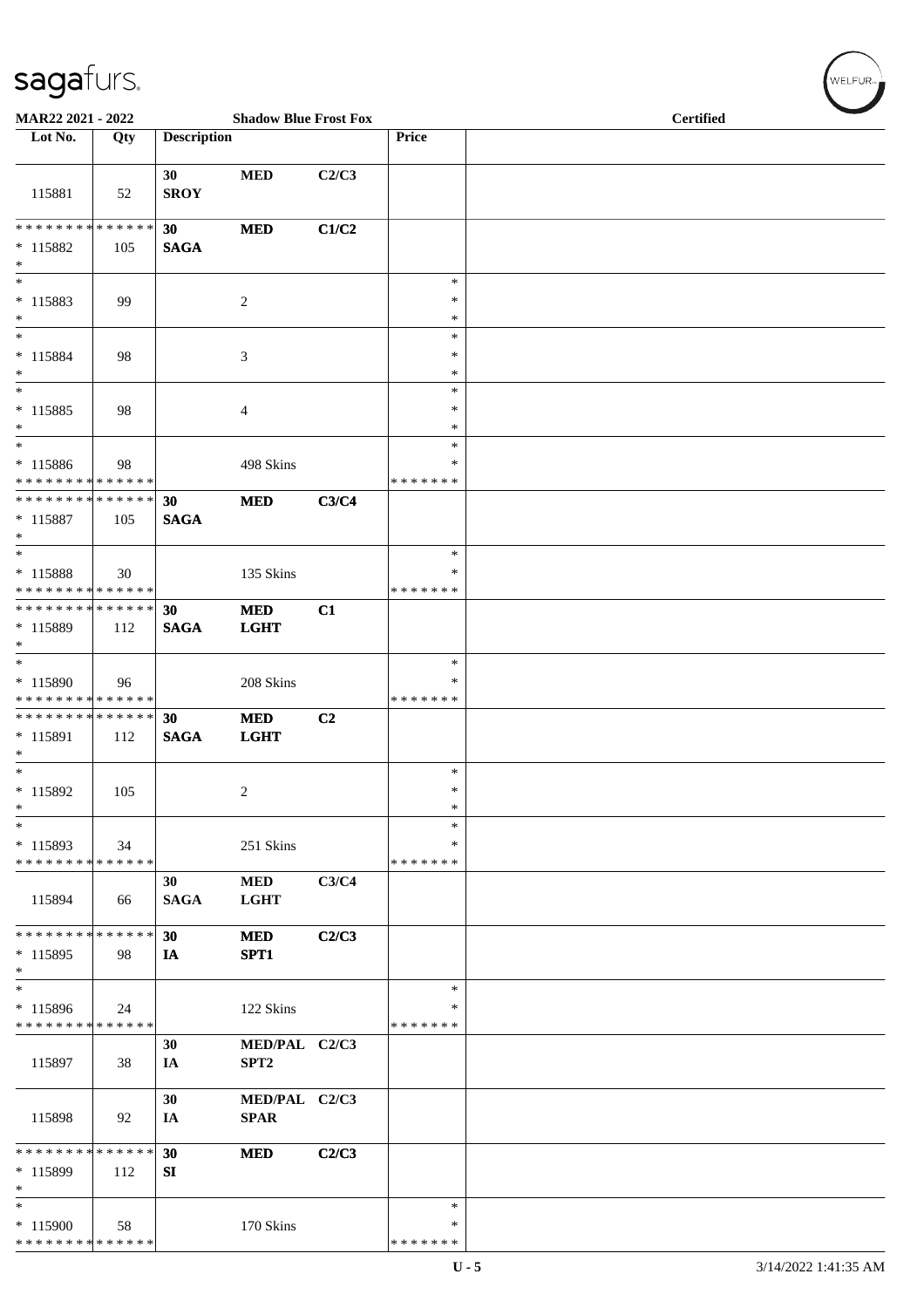| MAR22 2021 - 2022                                   |        |                       | <b>Shadow Blue Frost Fox</b>          |       |                              | <b>Certified</b> |
|-----------------------------------------------------|--------|-----------------------|---------------------------------------|-------|------------------------------|------------------|
| Lot No.                                             | Qty    | <b>Description</b>    |                                       |       | Price                        |                  |
| 115901                                              | 65     | 30<br><b>SAGA</b>     | <b>PALE</b>                           | C1/C2 |                              |                  |
| 115902                                              | 36     | 30<br><b>SAGA</b>     | <b>PALE</b>                           | C3/C4 |                              |                  |
| 115903                                              | $80\,$ | 30<br><b>SAGA</b>     | <b>PALE</b><br><b>LGHT</b>            | C2    |                              |                  |
| 115904                                              | 36     | 30<br><b>SROY</b>     | PAL/XP                                | C2/C3 |                              |                  |
| 115905                                              | 37     | 30<br>$\mathbf{SAGA}$ | PAL/XP<br>${\bf NEC}$                 | C2/C3 |                              |                  |
| 115906                                              | 53     | 30<br><b>SAGA</b>     | XP/2XP                                | C2/C3 |                              |                  |
| 115907                                              | 37     | 30<br><b>SAGA</b>     | XP/2XP<br><b>LGHT</b>                 | C2/C3 |                              |                  |
| 115908                                              | 71     | 30<br>${\bf SI}$      | $\mathbf{XP}/2\mathbf{XP}$            | C2/C3 |                              |                  |
| 115909                                              | $78\,$ | 20<br><b>SAGA</b>     | $\mathbf{X}\mathbf{D}$                | C2/C3 |                              |                  |
| 115910                                              | $88\,$ | 20<br>$\mathbf{SAGA}$ | $\mathbf{X}\mathbf{D}$<br><b>LGHT</b> | C2/C3 |                              |                  |
| * * * * * * * * * * * * * *<br>$* 115911$<br>$*$    | 112    | 20<br><b>SAGA</b>     | <b>Dark</b>                           | C3/C4 |                              |                  |
| $\overline{\ast}$<br>$* 115912$<br>$\ast$           | 98     |                       | $\overline{2}$                        |       | $\ast$<br>$\ast$<br>$\ast$   |                  |
| $\ast$<br>$* 115913$<br>* * * * * * * * * * * * * * | 23     |                       | 233 Skins                             |       | ∗<br>∗<br>* * * * * * *      |                  |
| * * * * * * * * * * * * * *<br>$* 115914$<br>$*$    | 119    | 20<br><b>SAGA</b>     | <b>Dark</b><br><b>LGHT</b>            | C1/C2 |                              |                  |
| $\ast$<br>$* 115915$<br>$*$                         | 112    |                       | 2                                     |       | $\ast$<br>∗<br>∗             |                  |
| $\ast$<br>$* 115916$<br>* * * * * * * * * * * * * * | 41     |                       | 272 Skins                             |       | $\ast$<br>∗<br>* * * * * * * |                  |
| * * * * * * * * * * * * * * *<br>$*115917$<br>$*$   | 119    | 20<br><b>SAGA</b>     | <b>Dark</b><br><b>LGHT</b>            | C3/C4 |                              |                  |
| $*$<br>* 115918<br>* * * * * * * * * * * * * *      | 69     |                       | 188 Skins                             |       | $\ast$<br>∗<br>* * * * * * * |                  |
| 115919                                              | 57     | 20<br><b>SROY</b>     | <b>DK/MED</b>                         | C1/C2 |                              |                  |
| 115920                                              | 43     | 20<br><b>SROY</b>     | <b>DK/MED</b>                         | C3/C4 |                              |                  |

WELFUR<sub>"</sub>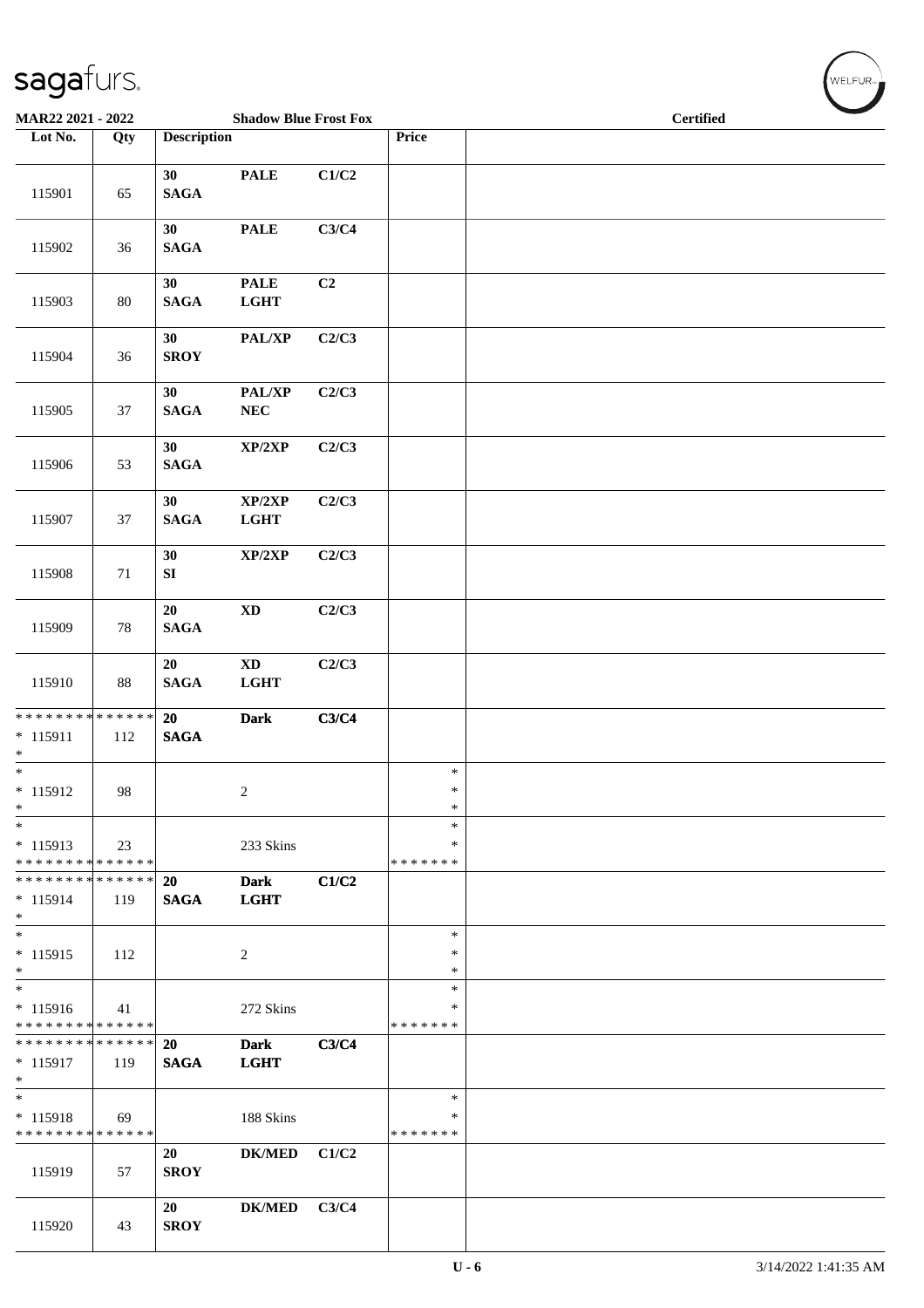| MAR22 2021 - 2022                                                     |               |                    | <b>Shadow Blue Frost Fox</b> |       |                              | <b>Certified</b> |
|-----------------------------------------------------------------------|---------------|--------------------|------------------------------|-------|------------------------------|------------------|
| Lot No.                                                               | Qty           | <b>Description</b> |                              |       | Price                        |                  |
| 115921                                                                | 64            | 20<br><b>SAGA</b>  | <b>DK/MED</b><br>${\bf NEC}$ | C2/C3 |                              |                  |
| 115922                                                                | 114           | 20<br>IA           | <b>DK/MED</b><br>SPT1        | C2/C3 |                              |                  |
| 115923                                                                | 57            | 20<br>IA           | <b>DK/MED</b><br><b>SPAR</b> | C2/C3 |                              |                  |
| 115924                                                                | 116           | 20<br>${\bf SI}$   | <b>DK/MED</b>                | C2/C3 |                              |                  |
| * * * * * * * * * * * * * *<br>$* 115925$<br>$*$                      | 112           | 20<br><b>SAGA</b>  | <b>MED</b>                   | C1/C2 |                              |                  |
| $*$<br>$* 115926$<br>$*$                                              | 105           |                    | 2                            |       | $\ast$<br>$\ast$<br>∗        |                  |
| $*$<br>$* 115927$<br>$\ast$                                           | 105           |                    | 3                            |       | $\ast$<br>$\ast$<br>$\ast$   |                  |
| $\overline{\phantom{0}}$<br>$* 115928$<br>* * * * * * * * * * * * * * | 101           |                    | 423 Skins                    |       | $\ast$<br>∗<br>* * * * * * * |                  |
| * * * * * * * * * * * * * * *<br>* 115929<br>$*$                      | 112           | 20<br><b>SAGA</b>  | <b>MED</b>                   | C3/C4 |                              |                  |
| $*$<br>$* 115930$<br>$*$                                              | 105           |                    | $\overline{c}$               |       | $\ast$<br>$\ast$<br>$\ast$   |                  |
| $*$<br>$* 115931$<br>* * * * * * * * * * * * * *                      | 42            |                    | 259 Skins                    |       | $\ast$<br>∗<br>* * * * * * * |                  |
| ******** <mark>******</mark><br>$*$ 115932<br>$\ast$                  | $\vert$ 119   | 20<br><b>SAGA</b>  | <b>MED</b><br><b>LGHT</b>    | C3/C4 |                              |                  |
| $*$<br>$* 115933$<br>* * * * * * * * * * * * * * *                    | 32            |                    | 151 Skins                    |       | $\ast$<br>∗<br>* * * * * * * |                  |
| * * * * * * * *<br>$*115934$<br>$*$                                   | ******<br>112 | 20<br><b>SAGA</b>  | <b>PALE</b>                  | C1/C2 |                              |                  |
| $*$<br>$*115935$<br>* * * * * * * * * * * * * *                       | 48            |                    | 160 Skins                    |       | $\ast$<br>∗<br>* * * * * * * |                  |
| 115936                                                                | 83            | 20<br><b>SAGA</b>  | <b>PALE</b>                  | C3/C4 |                              |                  |
| 115937                                                                | 83            | 20<br><b>SAGA</b>  | <b>PALE</b><br><b>LGHT</b>   | C1/C2 |                              |                  |
| 115938                                                                | 48            | 20<br><b>SAGA</b>  | <b>PALE</b><br><b>LGHT</b>   | C3/C4 |                              |                  |
| 115939                                                                | 66            | 20<br><b>SROY</b>  | PAL/XP                       | C2/C3 |                              |                  |
| 115940                                                                | 122           | 20<br><b>SAGA</b>  | PAL/XP<br>${\bf NEC}$        | C2/C3 |                              |                  |

 $(w$ elfur<sub>»</sub>